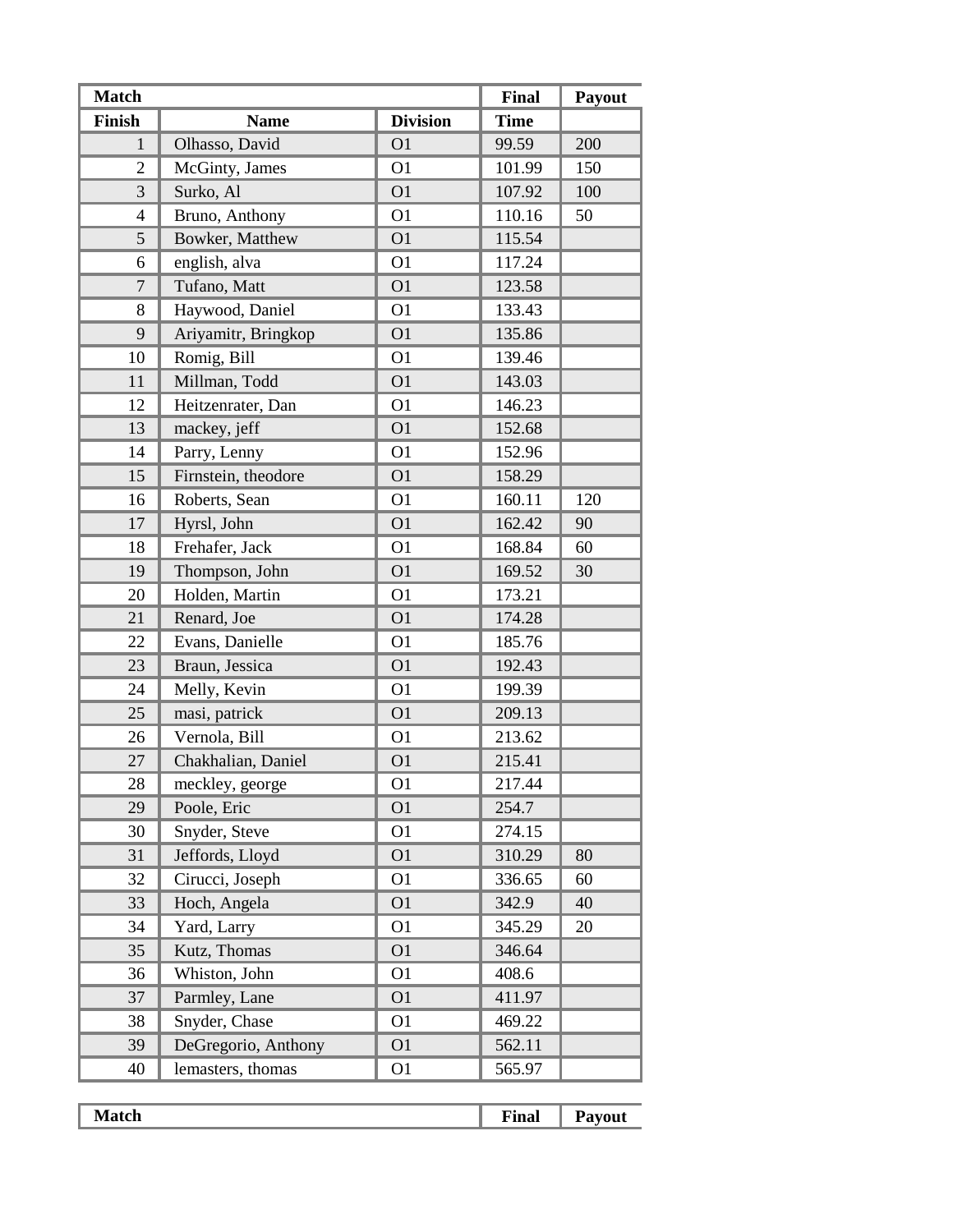| Finish                   | <b>Name</b>        | <b>Division</b> | <b>Time</b> |     |
|--------------------------|--------------------|-----------------|-------------|-----|
| 1                        | Olhasso, David     | <b>SA</b>       | 112.59      | 270 |
| $\mathfrak{2}$           | McGinty, James     | <b>SA</b>       | 116.04      | 202 |
| 3                        | Haywood, Daniel    | <b>SA</b>       | 137         | 135 |
| $\overline{\mathcal{A}}$ | Surko, Al          | <b>SA</b>       | 139.54      | 68  |
| 5                        | Bowker, Matthew    | <b>SA</b>       | 152.96      |     |
| 6                        | Mainolfi, Anthony  | <b>SA</b>       | 156.42      |     |
| $\overline{7}$           | Strickland, Chad   | <b>SA</b>       | 163.12      |     |
| 8                        | Ahner, Troy        | <b>SA</b>       | 167.75      |     |
| 9                        | Braskie, Greg      | <b>SA</b>       | 167.76      |     |
| 10                       | Evans, Danielle    | <b>SA</b>       | 172.39      |     |
| 11                       | Millman, Todd      | <b>SA</b>       | 191.02      |     |
| 12                       | Radel, Richard     | <b>SA</b>       | 192.88      |     |
| 13                       | Braun, Jessica     | <b>SA</b>       | 194.23      |     |
| 14                       | Scheidlmeier, Mark | <b>SA</b>       | 211.34      |     |
| 15                       | Hoch, Jeff         | <b>SA</b>       | 213.03      |     |
| 16                       | Bitsko, Marc       | <b>SA</b>       | 216.17      |     |
| 17                       | Heitzenrater, Dan  | <b>SA</b>       | 217.17      |     |
| 18                       | Tufano, Matt       | <b>SA</b>       | 226.86      |     |
| 19                       | Figler, David      | <b>SA</b>       | 228.14      |     |
| 20                       | elkin, david       | <b>SA</b>       | 236.68      | 162 |
| 21                       | Renard, Tom        | <b>SA</b>       | 247.19      | 121 |
| 22                       | Carney, Chris      | <b>SA</b>       | 260.68      | 81  |
| 23                       | Baugher, Donald    | <b>SA</b>       | 263.17      | 41  |
| 24                       | Melly, Kevin       | <b>SA</b>       | 265.48      |     |
| 25                       | Rupert, Martin     | <b>SA</b>       | 269.25      |     |
| 26                       | Rupert, Martin     | <b>SA</b>       | 277.65      |     |
| 27                       | meckley, george    | <b>SA</b>       | 279.32      |     |
| 28                       | Knight, Paul       | <b>SA</b>       | 340.34      |     |
| 29                       | Jeffords, Lloyd    | SA              | 342.93      |     |
| 30                       | Heim, Anthony      | <b>SA</b>       | 350.02      |     |
| 31                       | PAUL, RUSTIN       | <b>SA</b>       | 364.02      |     |
| 32                       | Reiss, Ron         | <b>SA</b>       | 368.27      |     |
| 33                       | Dixon, Nate        | <b>SA</b>       | 368.32      |     |
| 34                       | Sheaffer, Les      | SA              | 371.67      |     |
| 35                       | Charles, Derik     | <b>SA</b>       | 392.93      |     |
| 36                       | Renard, Jenny      | SA              | 402.12      |     |
| 37                       | Costenbader, Lee   | <b>SA</b>       | 413.31      |     |
| 38                       | Bodenweiser, Steve | SA              | 414.46      |     |
| 39                       | Figler, Chris      | <b>SA</b>       | 420.42      | 108 |
| 40                       | Gavaletz, Butch    | SA              | 436.13      | 81  |
| 41                       | Georgakis, Jack    | <b>SA</b>       | 443.91      | 54  |
| 42                       | Eastman, Laura     | SA              | 451.48      | 27  |
| 43                       | Leedy, Tim         | <b>SA</b>       | 465.88      |     |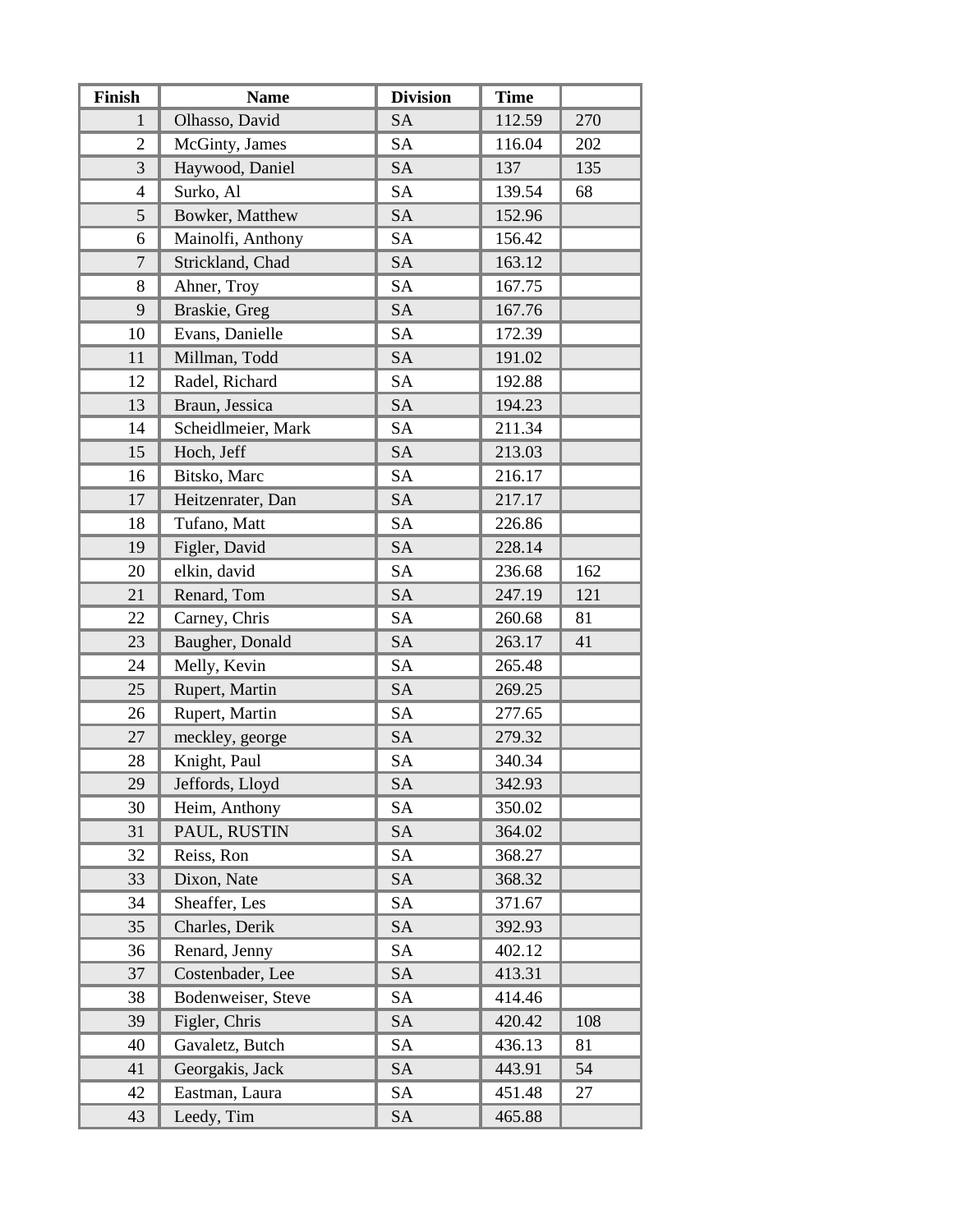| 44 | Mule, Joe           | <b>SA</b> | 508.87 |
|----|---------------------|-----------|--------|
| 45 | Dopkin, Mike        | <b>SA</b> | 524.81 |
| 46 | MOTZKUS, THOMAS     | <b>SA</b> | 547.53 |
| 47 | Hopper, Don         | <b>SA</b> | 622.33 |
| 48 | Johnson, Henry      | <b>SA</b> | 625.4  |
| 49 | Saveri, Anthony     | <b>SA</b> | 628.37 |
| 50 | Davidovich, Joseph  | <b>SA</b> | 717.16 |
| 51 | Sipos, Joseph       | <b>SA</b> | 720.4  |
| 52 | Johnson, Thomas     | <b>SA</b> | 745.81 |
| 53 | Kline, Kathy        | <b>SA</b> | 836.65 |
| 54 | Davidovich, Karinna | SA        | 908.31 |

| <b>Match</b>  |                    |                 | Final       | <b>Payout</b> |
|---------------|--------------------|-----------------|-------------|---------------|
| <b>Finish</b> | <b>Name</b>        | <b>Division</b> | <b>Time</b> |               |
|               | Scheidlmeier, Mark | <b>SR</b>       | 263.88      | 50            |
| 2             | elkin, david       | <b>SR</b>       | 280.37      | 30            |
| 3             | Besket, Sarah      | <b>SR</b>       | 386.58      | 20            |
|               | gates, garland     | <b>SR</b>       | 509.85      |               |

| <b>Match</b>   |                 |                 | Final       | <b>Payout</b> |
|----------------|-----------------|-----------------|-------------|---------------|
| <b>Finish</b>  | <b>Name</b>     | <b>Division</b> | <b>Time</b> |               |
|                | Olhasso, David  | <b>OR</b>       | 152.01      | 62            |
| 2              | english, alva   | OR.             | 174.77      | 38            |
| 3              | Mackey, Jeffery | OR.             | 186.62      | 25            |
| $\overline{4}$ | Daubert, Thomas | <b>OR</b>       | 218.02      |               |
| 5              | Keller, Don     | <b>OR</b>       | 248.14      |               |

| <b>Match</b>    |                 |                 | Final       | Payout |
|-----------------|-----------------|-----------------|-------------|--------|
| Finish          | <b>Name</b>     | <b>Division</b> | <b>Time</b> |        |
| 1               | Tufano, Matt    | OU              | 84.6        | 280    |
| 2               | Bruno, Anthony  | OU              | 85.98       | 210    |
| 3               | Sheu, Jimmy     | <b>OU</b>       | 90.98       | 140    |
| $\overline{4}$  | Surko, Al       | OU              | 94.5        | 70     |
| $5\overline{)}$ | Ruane, Barry    | <b>OU</b>       | 98.33       |        |
| 6               | Sperduto, Lino  | OU              | 98.51       |        |
| $\overline{7}$  | Bowker, Matthew | OU              | 99.33       |        |
| 8               | Spinillo, Tony  | OU              | 101.42      |        |
| 9               | Seigle, Donald  | OU              | 101.8       |        |
| 10              | Fumanti, Frank  | OU              | 103.21      |        |
| 11              | Hill, Frank     | <b>OU</b>       | 103.39      |        |
| 12              | Romig, Bill     | OU              | 104.05      |        |
| 13              | Conley, Sean    | OU              | 105.46      |        |
| 14              | Millman, Todd   | OU              | 108.44      |        |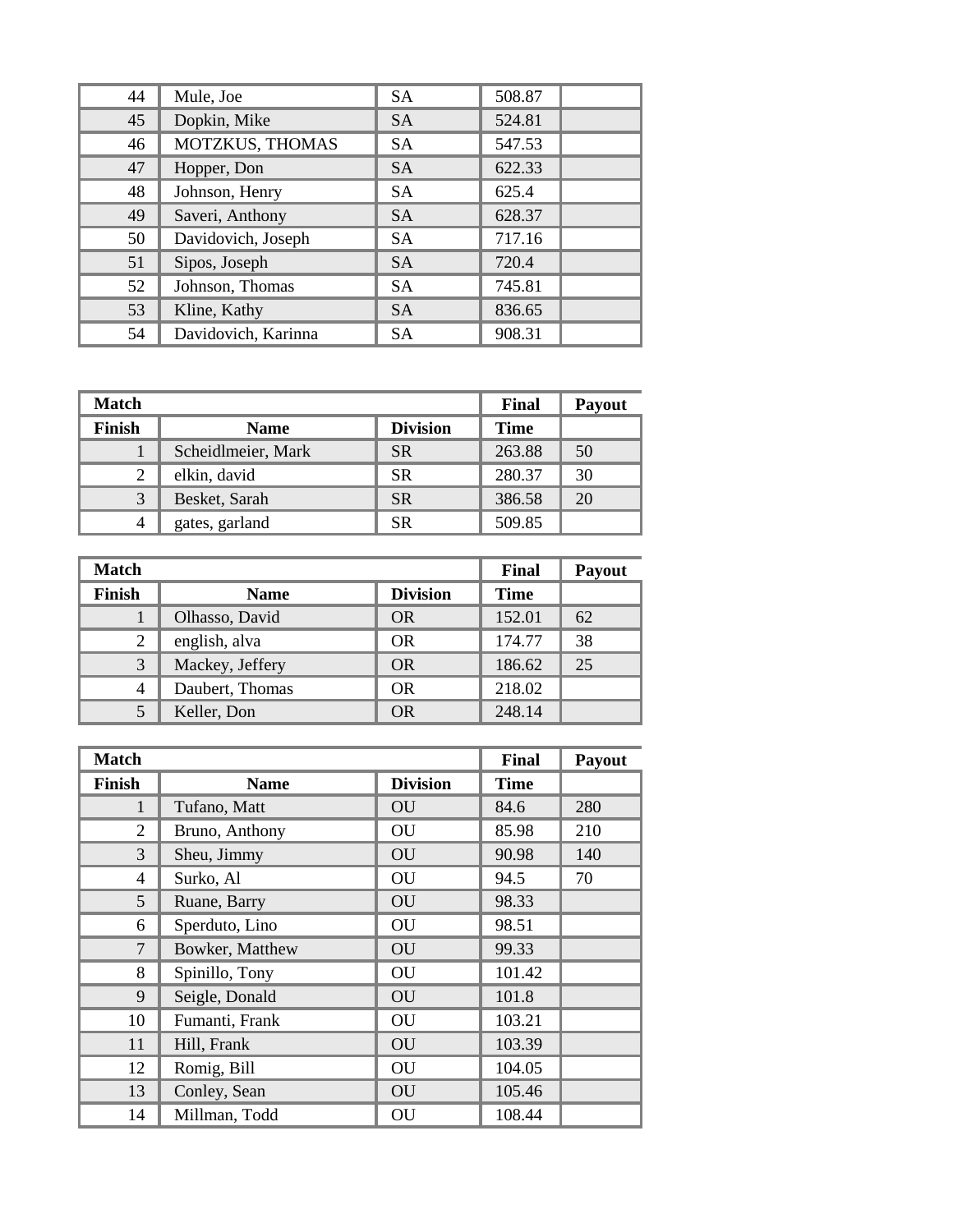| 15 | Mennella, Anthony    | OU | 108.99 |     |
|----|----------------------|----|--------|-----|
| 16 | Mainolfi, Anthony    | OU | 109.62 |     |
| 17 | Doroski, Stan        | OU | 112.38 |     |
| 18 | Hyrsl, John          | OU | 115.29 |     |
| 19 | Daubert, Thomas      | OU | 116.86 |     |
| 20 | Iley, Kyle           | OU | 117.27 | 163 |
| 21 | Horn, Larry          | OU | 118.35 | 126 |
| 22 | Schaeffer, Jason     | OU | 119.68 | 84  |
| 23 | Heitzenrater, Dan    | OU | 121    | 42  |
| 24 | Ortbach, Kenneth     | OU | 121.62 |     |
| 25 | Turner, Travis       | OU | 121.8  |     |
| 26 | Holevinski, Jake     | OU | 123.49 |     |
| 27 | Melworm, Jeff        | OU | 124.09 |     |
| 28 | Schoer, Neil         | OU | 128.15 |     |
| 29 | Sanczenko, Tomasz    | OU | 128.6  |     |
| 30 | Jankowitz, Ken       | OU | 130    |     |
| 31 | <b>BARRY, ROBERT</b> | OU | 136.38 |     |
| 32 | Frehafer, Jack       | OU | 137.17 |     |
| 33 | Gogle, Scott         | OU | 137.29 |     |
| 34 | Vansant, Jacob       | OU | 141.45 |     |
| 35 | Cressman, Bob        | OU | 144.84 |     |
| 36 | MIOLI, DEAN          | OU | 145.84 |     |
| 37 | Veneroso, Gary       | OU | 148.98 |     |
| 38 | Sparling, Dante      | OU | 161.06 |     |
| 39 | Evans, Danielle      | OU | 168.4  | 112 |
| 40 | Taniser, John        | OU | 177.88 | 54  |
| 41 | Sandt, Ronsandt      | OU | 186.58 | 56  |
| 42 | Leary, Phillip       | OU | 192.66 | 28  |
| 43 | Malcolm, Bill        | OU | 204.85 |     |
| 44 | Jaeger, Paul         | OU | 206.7  |     |
| 45 | Buus, Victor         | OU | 207.94 |     |
| 46 | Whitman, Ken         | OU | 212.64 |     |
| 47 | james, chris         | OU | 220.84 |     |
| 48 | Casso, Carolyn       | OU | 248.9  |     |
| 49 | Dolecki, Rick        | OU | 250.26 |     |
| 50 | Dembrosky, Michael   | OU | 250.32 |     |
| 51 | lynn, martin         | OU | 264.4  |     |
| 52 | Rudeck, Eric         | OU | 311.67 |     |
| 53 | Shiber, Mark         | OU | 342.05 |     |
| 54 | Rodenburg, Connie    | OU | 342.97 |     |
| 55 | Mueller, Jack        | OU | 375.2  |     |
| 56 | Wittman, Bruce       | OU | 389.48 |     |

| cп<br>-------- | `inal<br>____ | - |
|----------------|---------------|---|
|                |               |   |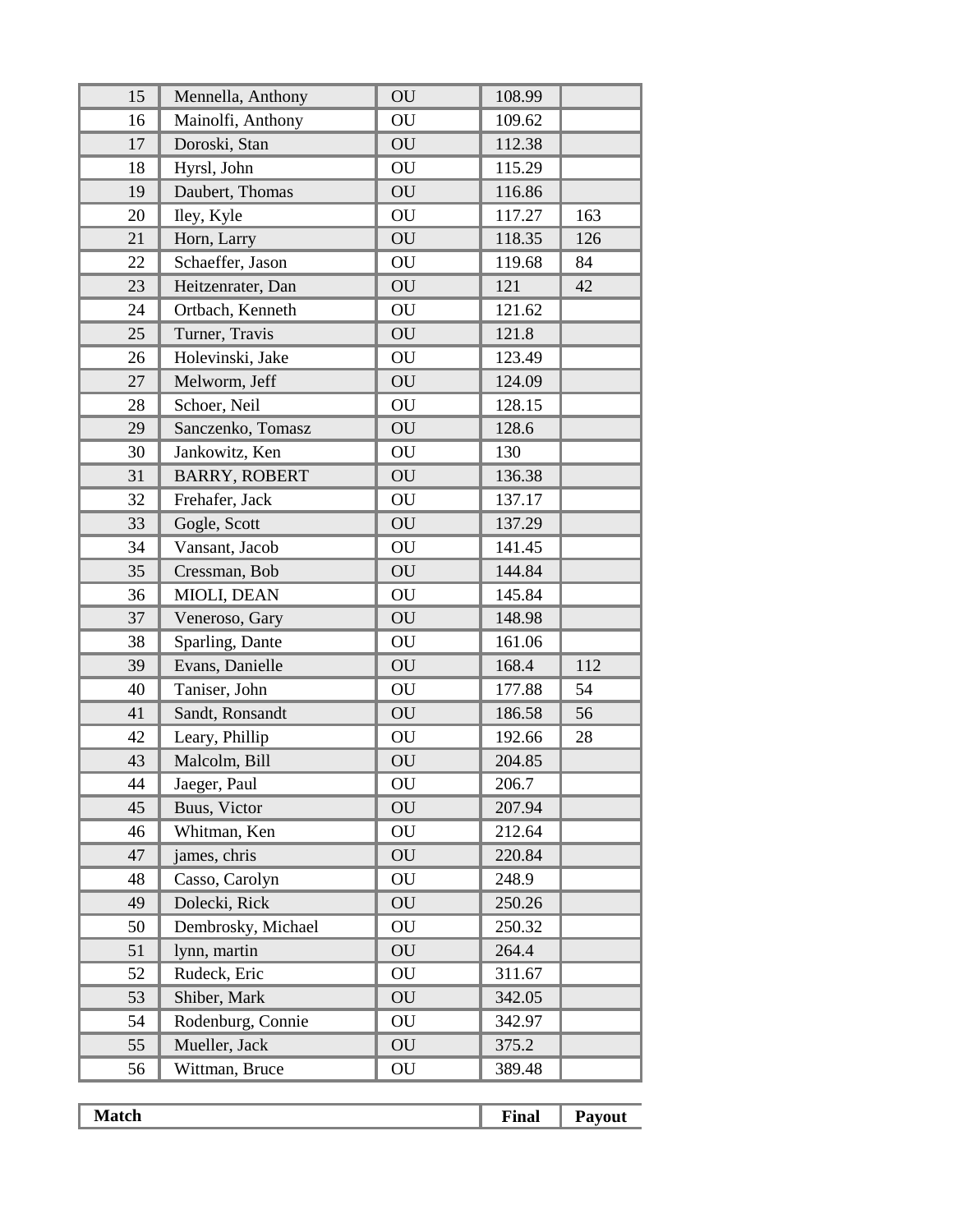| Finish         | <b>Name</b>         | <b>Division</b> | <b>Time</b> |     |
|----------------|---------------------|-----------------|-------------|-----|
| 1              | Sheu, Jimmy         | <b>PCC</b>      | 67.15       | 378 |
| $\overline{2}$ | McGinty, James      | <b>PCC</b>      | 69.07       | 284 |
| 3              | Olhasso, David      | <b>PCC</b>      | 75.63       | 190 |
| $\overline{4}$ | Lombardo, Chris     | PCC             | 75.9        | 95  |
| 5              | Rettew, Gary        | <b>PCC</b>      | 75.91       |     |
| 6              | Surko, Al           | <b>PCC</b>      | 76.82       |     |
| $\overline{7}$ | MOON, Timothy       | <b>PCC</b>      | 78.1        |     |
| 8              | Novakowski, Mark    | <b>PCC</b>      | 79.59       |     |
| 9              | Cook, Thomas        | <b>PCC</b>      | 80.11       |     |
| 10             | Ferraro, Dean       | PCC             | 80.14       |     |
| 11             | Horn, Larry         | <b>PCC</b>      | 83.84       |     |
| 12             | Daubert, Thomas     | PCC             | 83.99       |     |
| 13             | Haywood, Daniel     | PCC             | 87.38       |     |
| 14             | PAUL, RUSTIN        | PCC             | 87.94       |     |
| 15             | Sandt, Conor        | <b>PCC</b>      | 88.6        |     |
| 16             | Taylor, Shaun       | <b>PCC</b>      | 89.13       |     |
| 17             | Tincher, Ken        | <b>PCC</b>      | 90.28       |     |
| 18             | Motta, Fernando     | PCC             | 90.32       |     |
| 19             | Miller, Tim         | <b>PCC</b>      | 90.86       |     |
| 20             | MIOLI, DEAN         | <b>PCC</b>      | 91.36       |     |
| 21             | E BARRY, ROBERT     | <b>PCC</b>      | 91.8        |     |
| 22             | Hill, Frank         | PCC             | 91.83       | 278 |
| 23             | HUMENICK, LEO       | <b>PCC</b>      | 92.53       | 208 |
| 24             | Sparling, Dante     | PCC             | 92.98       | 139 |
| 25             | Berlin, Brad        | <b>PCC</b>      | 93.01       | 70  |
| 26             | Iley, Kyle          | PCC             | 94.7        |     |
| 27             | Ortbach, Kenneth    | <b>PCC</b>      | 94.89       |     |
| 28             | Jankowitz, Ken      | <b>PCC</b>      | 95.1        |     |
| 29             | REICHE, PAUL        | <b>PCC</b>      | 95.17       |     |
| 30             | Colantone, Jerry    | PCC             | 95.28       |     |
| 31             | Romano, Christopher | <b>PCC</b>      | 95.66       |     |
| 32             | Collins, Calvin     | <b>PCC</b>      | 95.88       |     |
| 33             | Millman, Todd       | <b>PCC</b>      | 95.99       |     |
| 34             | Thompson, John      | <b>PCC</b>      | 96.03       |     |
| 35             | Leary, Phillip      | <b>PCC</b>      | 96.53       |     |
| 36             | Lopez, James        | <b>PCC</b>      | 97.32       |     |
| 37             | Pap, Jon            | <b>PCC</b>      | 97.35       |     |
| 38             | Hall, Don           | <b>PCC</b>      | 97.58       |     |
| 39             | Lehman, Bill        | <b>PCC</b>      | 98.03       |     |
| 40             | Hearne, Bill        | <b>PCC</b>      | 98.14       |     |
| 41             | Carney, Chris       | <b>PCC</b>      | 100.28      |     |
| 42             | Ariyamitr, Bringkop | <b>PCC</b>      | 101.58      |     |
| 43             | Maddox, Philip      | PCC             | 103.08      | 202 |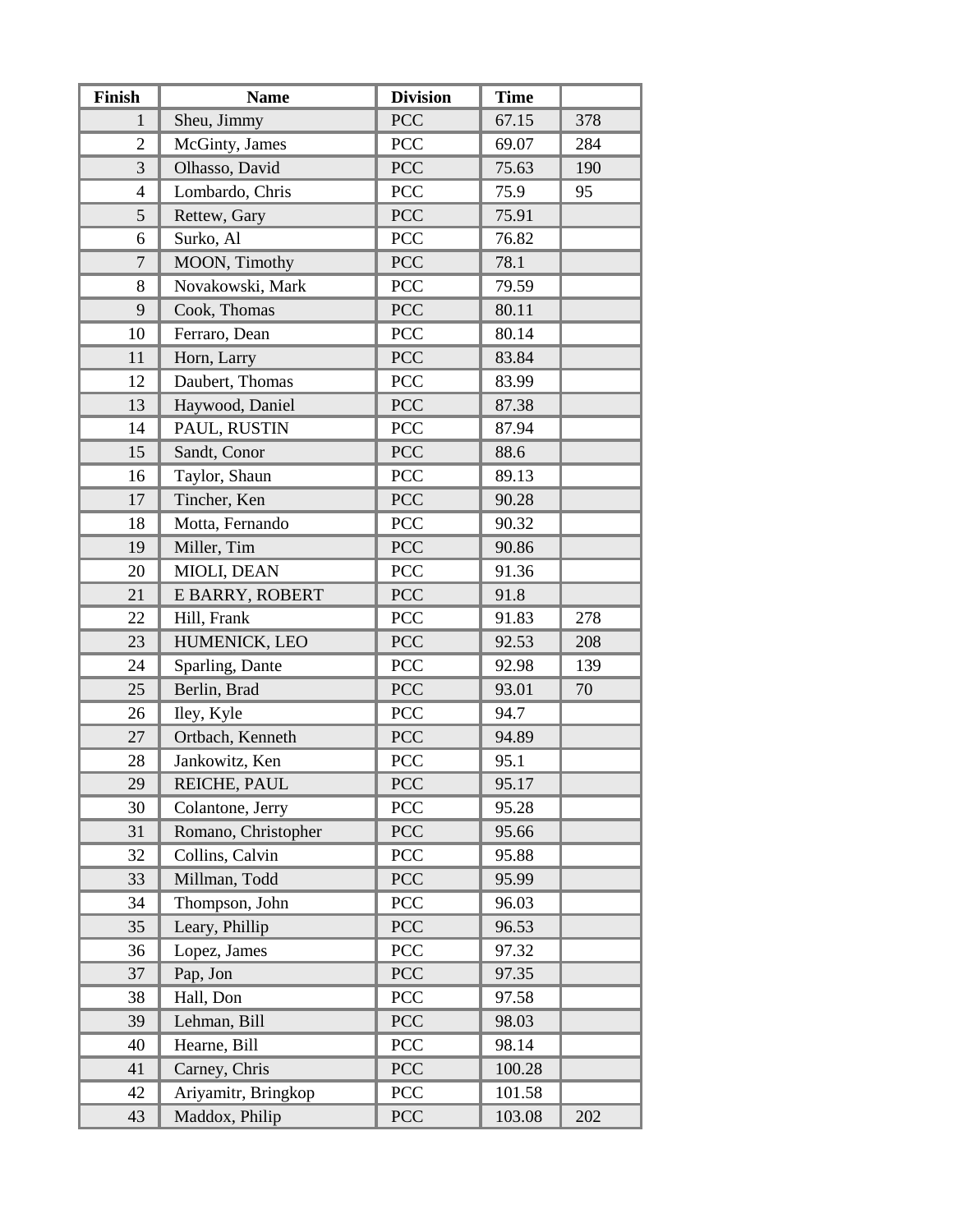| 44 | Schoer, Neil           | <b>PCC</b> | 103.32 | 151 |
|----|------------------------|------------|--------|-----|
| 45 | Kutz, Thomas           | <b>PCC</b> | 103.7  | 101 |
| 46 | Romig, Mike            | PCC        | 103.82 | 51  |
| 47 | Sandt, Ron             | <b>PCC</b> | 104.8  |     |
| 48 | james, chris           | PCC        | 106.07 |     |
| 49 | Derrick, Frank         | <b>PCC</b> | 106.49 |     |
| 50 | Stuard, Gregg          | PCC        | 106.8  |     |
| 51 | staub, dave            | <b>PCC</b> | 108.08 |     |
| 52 | Bloemendaal, Max       | PCC        | 109.66 |     |
| 53 | derrick, Joshua        | PCC        | 110.54 |     |
| 54 | Ilas, Juan Paulo       | PCC        | 110.57 |     |
| 55 | Incontro, Michaele "K" | PCC        | 112.6  |     |
| 56 | Hoch, Jason            | PCC        | 113.31 |     |
| 57 | Davis, Jeff            | <b>PCC</b> | 113.79 |     |
| 58 | Davis, Allen           | PCC        | 113.88 |     |
| 59 | Taniser Jr, John C     | <b>PCC</b> | 116.74 |     |
| 60 | Beitz, Corbi           | PCC        | 116.83 |     |
| 61 | Gladstone, Noah        | PCC        | 117.12 |     |
| 62 | Hoch, Jeffrey          | <b>PCC</b> | 117.26 |     |
| 63 | Dulin, Charles         | <b>PCC</b> | 119.38 |     |
| 64 | Moon, Christie         | PCC        | 119.51 | 102 |
| 65 | Parmley, Lane          | <b>PCC</b> | 119.82 | 76  |
| 66 | Judge, Brian           | PCC        | 120.95 | 50  |
| 67 | Firnstein, theodore    | <b>PCC</b> | 121.48 | 25  |
| 68 | Comer, Paul            | PCC        | 121.57 |     |
| 69 | Hoch, Angela           | <b>PCC</b> | 122.81 |     |
| 70 | Piper, Tom             | <b>PCC</b> | 122.95 |     |
| 71 | Braun, Jessica         | <b>PCC</b> | 123.46 |     |
| 72 | Sleva, Keith           | PCC        | 124.34 |     |
| 73 | Bowker, Matthew        | PCC        | 124.91 |     |
| 74 | incontro, andreas      | PCC        | 125.98 |     |
| 75 | Krisko, Dana           | <b>PCC</b> | 128.07 |     |
| 76 | Hyrsl, John            | <b>PCC</b> | 128.73 |     |
| 77 | Germuga, Thomas        | <b>PCC</b> | 128.97 |     |
| 78 | evans, todd            | PCC        | 132.78 |     |
| 79 | Faller, Joseph         | <b>PCC</b> | 133.31 |     |
| 80 | Poole, Eric            | PCC        | 136.1  |     |
| 81 | Bender, Ed             | <b>PCC</b> | 136.66 |     |
| 82 | Buck, Corey            | <b>PCC</b> | 138.01 |     |
| 83 | Beckett, Dale          | <b>PCC</b> | 138.24 |     |
| 84 | Vernola, Bill          | <b>PCC</b> | 138.76 |     |
| 85 | Casso, Carolyn         | <b>PCC</b> | 148.71 | 50  |
| 86 | Evans, Danielle        | <b>PCC</b> | 150.24 | 37  |
| 87 | Miksit, Robert         | <b>PCC</b> | 160.72 | 25  |